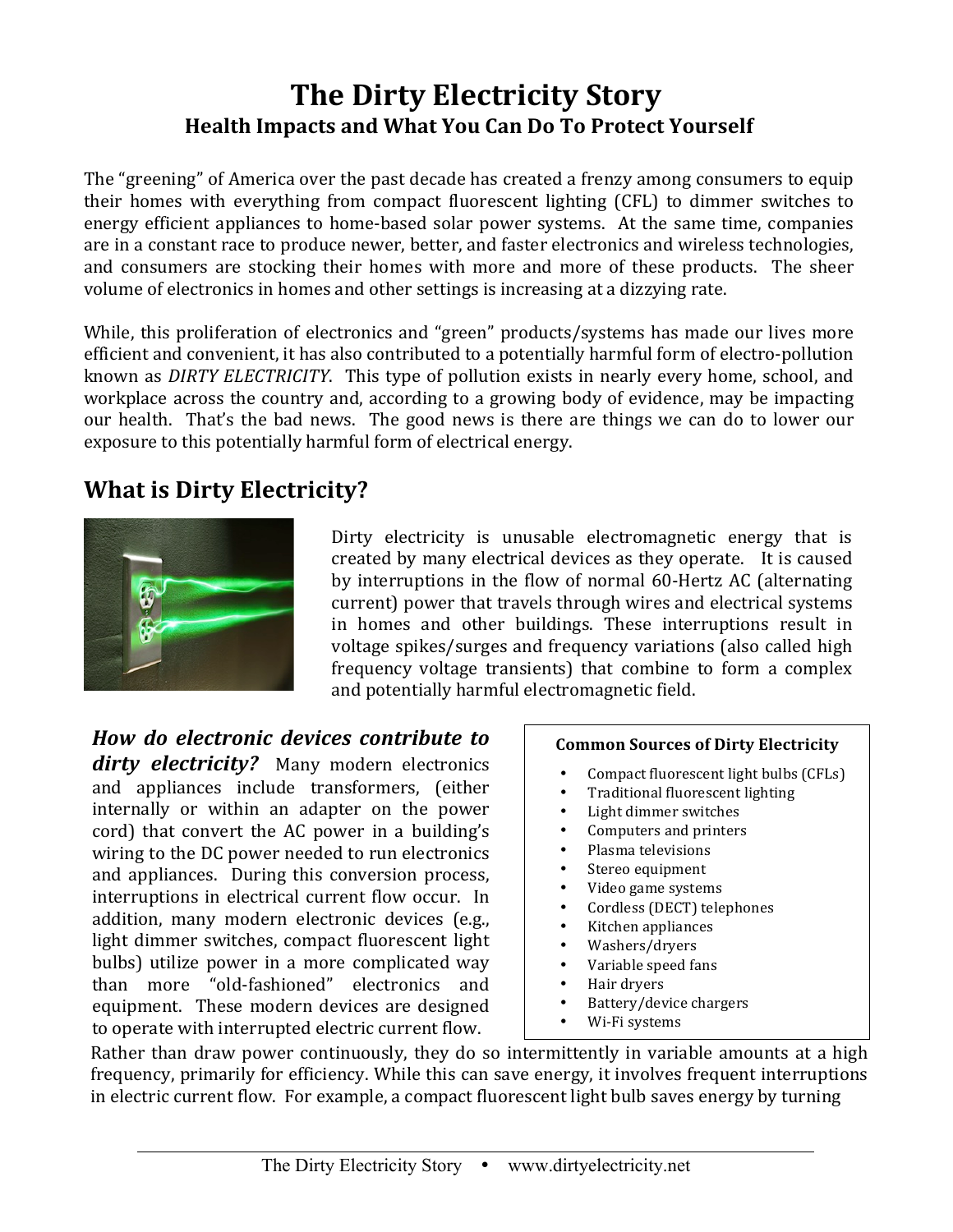itself on and off repeatedly, thousands of times per second. Regular interruptions like these create transients (i.e., voltage spikes/surges and frequency variations) that "dirty" the normal electricity flowing along wires.

*What happens to dirty electricity once it is generated?* The dirty electricity created by the electrical devices within a building is circulated throughout the building, and even to other buildings in the neighborhood, via wiring. It radiates into the immediate environment via outlets, power strips, electronic devices, and cords/wires, exposing us to electromagnetic pollution (radiation).

# **Is Dirty Electricity Making Us Sick?**

In 2007, an international group of scientists and public health experts from around the world released a detailed document that describes the detrimental effects of electromagnetic fields (EMFs) from all sources (i.e., The BioInitiative Report). In the report, the scientists cited over 2000 research studies and concluded that regular exposure to radiation associated with EMFs (even at low levels) can weaken our immune systems, cause a variety of cancers, and contribute to heart disease, dementia, and many other health problems.

Dirty electricity is a form of EMF. A growing body of evidence points to connections between dirty electricity and a wide variety of physical, emotional, and cognitive health problems. Dr. Samuel Milham, a noted physician-epidemiologist, has spent nearly thirty years researching the impact of electricity and electromagnetic fields (EMFs) on health, and is on the forefront of understanding biological effects associated with these fields. In his book, *Dirty Electricity: Electrification and the Diseases of Civilization*, Dr. Milham points to clear links between electromagnetic field exposure and twentieth century diseases of civilization, including cancer, cardiovascular disease, diabetes, and suicide. He also believes that dirty electricity and other EMFs may contribute to the development of Alzheimer's disease, multiple sclerosis (MS), amyotrophic lateral sclerosis (ALS or Lou Gehrig's disease), infertility issues, and other health problems, and is urging for more scientific research to further investigate these connections.

# **Health Impacts**

Asthma **Cancer** Diabetes **Chronic Fatigue** Muscle/Joint Pain Headaches Sleep Disorders ADD/ADHD Mood Issues

Other researchers have also shown relationships between dirty electricity and major twentieth century diseases as well as various other ailments, including asthma, behavioral problems, ADD/ADHD, concentration issues, sleep disorders, headaches, chronic fatigue, muscle and joint pain (fibromyalgia), and mood issues such as depression, anxiety, and irritability.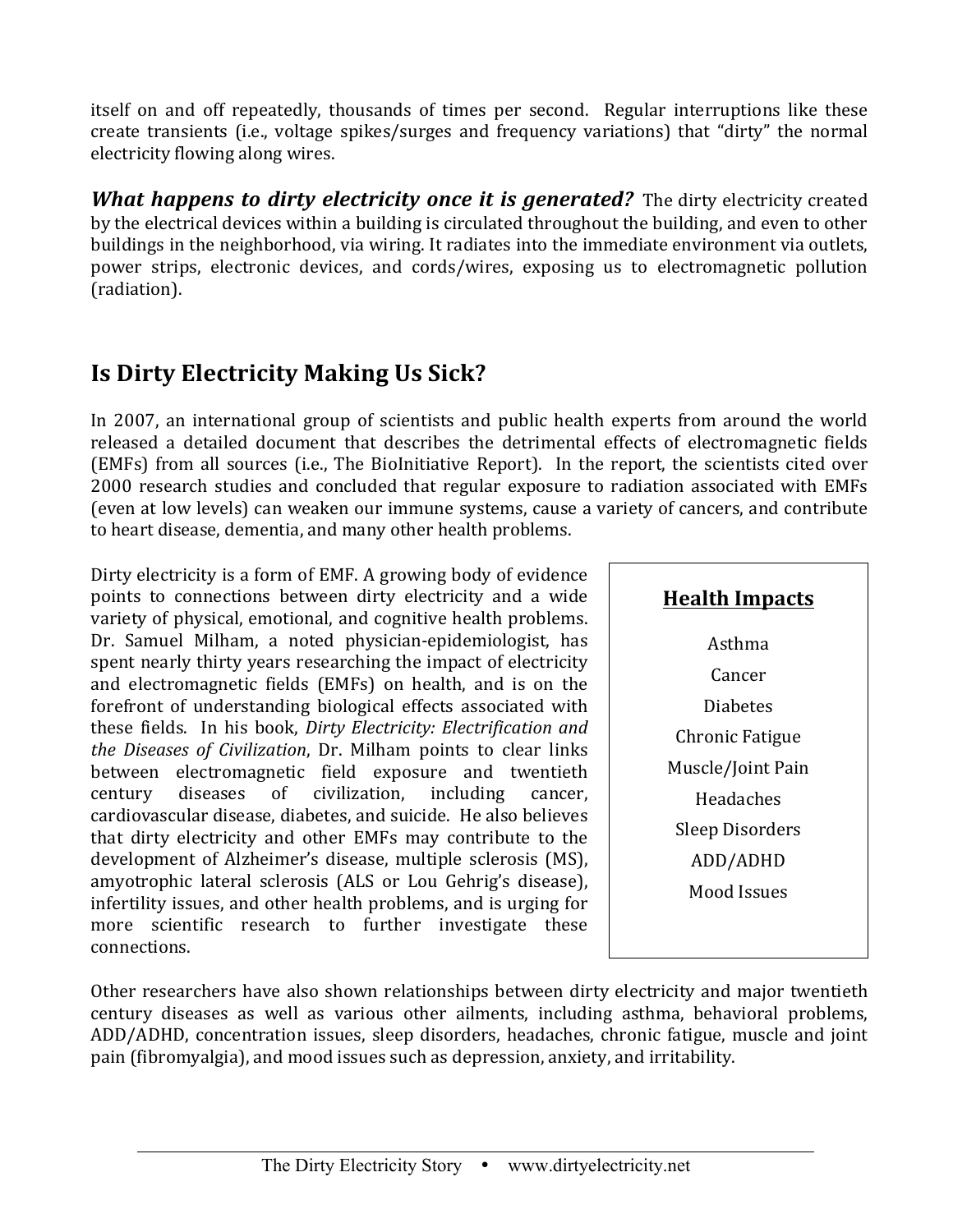*CANCER and Dirty Electricity:* Evidence is mounting that electromagnetic fields (EMFs) associated with electricity are contributing to an increase in cancer rates and cancer clusters. A majority of the research in this area has focused, until recently, on the health impacts of the 60Hz magnetic fields associated with the normal current flowing through electrical wires. These magnetic fields have been linked to a variety of cancers, including childhood leukemia, brain tumors, and breast cancer, among others. Now there is evidence that **dirty electricity** (high frequency voltage transients) may also cause cancer.

While research on dirty electricity and cancer is still relatively young, the results are startling. Of particular interest is a study by Dr. Samuel Milham (mentioned previously) and Lloyd Morgan, a retired electronic engineer who has dedicated his life to researching health effects of exposure to EMFs and raising public awareness about this serious health issue. Mr. Morgan is an active member of an international science organization called the Bioelectromagnetics Society (BEMS). In their study, Milham and Morgan studied a cancer cluster at La Quinta Middle School in California. The school first opened in 1988 and was incorporated into a new building in 1990. By 2005, 16 staff among the 137 who had ever worked at the school had been diagnosed with 18 cancers, a rate nearly 3 times higher than expected. The cancers included melanoma, thyroid, uterine, breast, colon, pancreatic, ovarian, larynx, lymphoma, and multiple myeloma. In addition, about a dozen cancers have been detected among former students of the school.

In analyzing the environment of the school, Milham and Morgan discovered that dirty electricity levels in the building were very high. Through careful analysis of teacher data, as well as data on levels of dirty electricity in the classrooms and on cancer rates in the general population, they determined there was a positive correlation between dirty electricity and the incidence of cancer at La Quinta Middle School. More specifically, they determined that 64% of the cancers at the school could be attributed to dirty electricity, a very high proportion for any occupational study. Interestingly, they discovered that the 60Hz magnetic fields present at the school showed no association with cancer incidence. It was the dirty electricity (high frequency voltage transients) present in the building that seemed to present a problem.

While research in this area continues, findings like these suggest that reducing dirty electricity in places where one spends significant time (e.g., home, school, work) may be one important strategy for lowering the risk of developing cancer.

*DIABETES and Dirty Electricity:* Cases of diabetes have skyrocketed since the 1980's and are expected to continue growing rapidly into the future. Until recently, this increase was attributed almost exclusively to poor dietary habits, limited physical activity, and obesity. Now, there is evidence that exposure to dirty electricity may also be linked to diabetes. Recent research shows that high levels of dirty electricity can elevate blood sugar.



In one study, Lloyd Morgan (mentioned previously) showed the blood sugar levels of one non-diabetic rise to diabetic levels in environments where dirty electricity was high. In another study, Dr. Magda Havas, a researcher and professor at Trent University in Canada, found that plasma glucose levels of two Type 1 diabetics and two Type 2 diabetics responded directly to the amount of dirty electricity in their environment. The Type 1 diabetics required less insulin in environments with low levels of dirty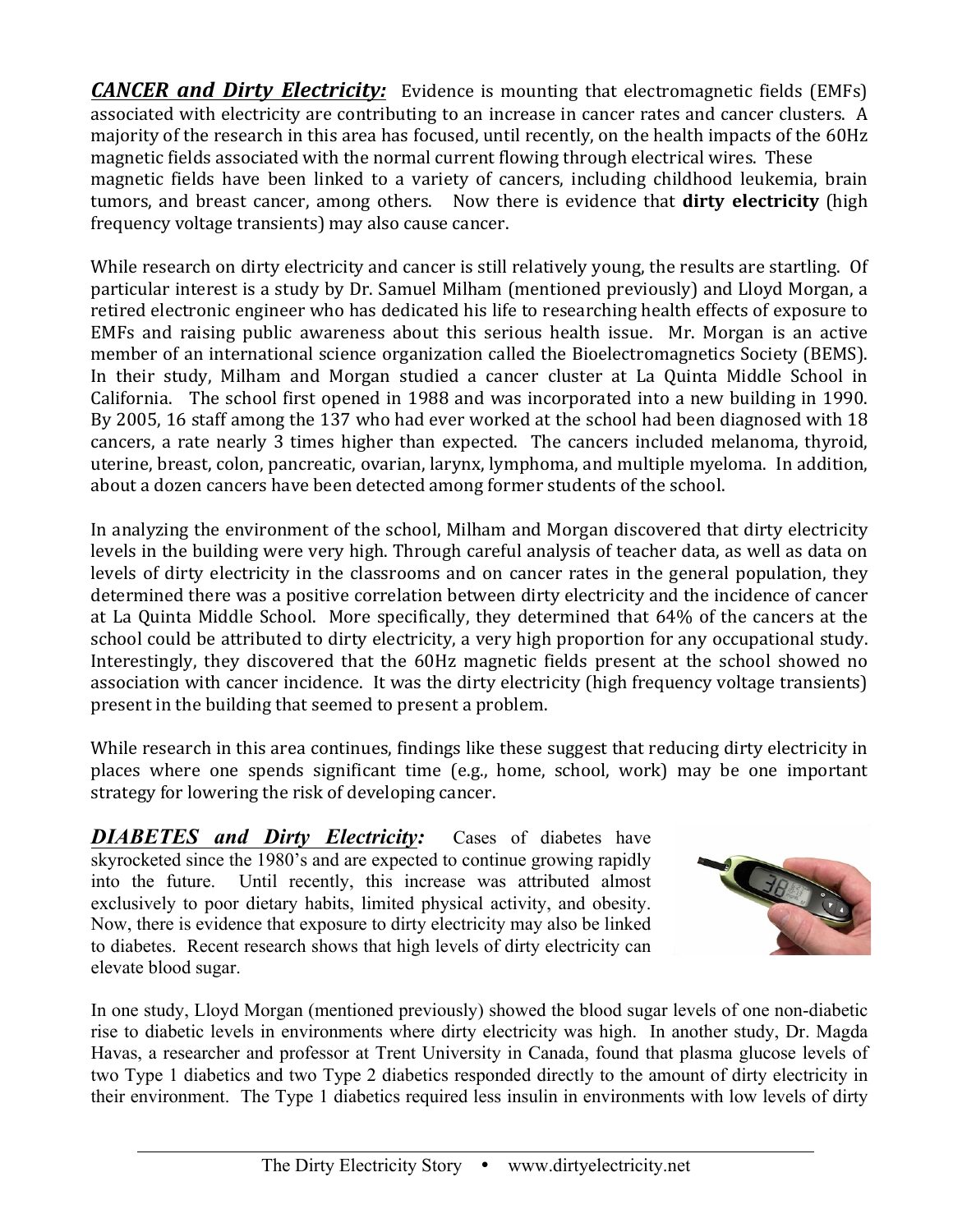electricity. Blood sugar levels of the Type 2 diabetics increased with increasing exposure to dirty electricity.

Dr. Havas has also analyzed blood sugar data for diabetics in a long-term care facility (Canada) and a clinic (Japan) in which special plug-in filters were installed in outlets to reduce dirty electricity in the buildings. Of the five diabetics in the long-term care facility, for whom data were available, two (both Type 1 diabetics) had significantly lower fasting plasma glucose levels after the filters were installed. In the Japanese clinic, the plasma of the three diabetics studied became less viscous and their blood sugar dropped within 30 minutes after dirty electricity was reduced in the building from a very high level. Based on her findings, Dr. Havas has distinguished between true Type 1 and Type 2 diabetes and a third type of diabetes that she calls Type 3 diabetes. The blood sugar and blood viscosity of Type 3 diabetics are affected by dirty electricity in their environment, while this does not appear to be the case for true Type 1 and Type 2 diabetics.

Findings like those described above suggest that diabetics, pre-diabetics, and non-diabetics may benefit from reducing levels of this electromagnetic pollution in their homes. Doing so may help them better regulate their blood sugar levels.

*ASTHMA and Dirty Electricity:* Like diabetes, there has been a huge rise in the incidence of asthma in recent years. There is evidence to suggest that exposure to dirty electricity, which has also increased dramatically since the mid-1980s, may be a contributing factor in the growth of this ailment. Researchers believe the correlation between dirty electricity and asthma may be akin to an allergic reaction. Dr. Olle Johansson, a noted researcher at the Karolinska Institute (home of the Nobel Prize), suggests that electrical fields, such as those created by dirty power, trigger our immune systems to release inflammatory substances such as histamines and cytokines as a protective mechanism. These markers of inflammation have been shown to highly correlate with asthma and other allergic reactions.



Reducing exposure to dirty electricity may help alleviate asthma symptoms, especially for individuals who are particularly sensitive to this form of electro-pollution. One research study in a Wisconsin elementary school showed that asthma symptoms nearly disappeared when high levels of dirty electricity were reduced in classrooms. Of the 37 students at the school using asthma inhalers at the time of the study, only three continued to need them (and only in preparation for rigorous physical activity) once dirty electricity was reduced.

**BEHAVIOR/LEARNING and Dirty Electricity:** Schools are full of devices that generate dirty electricity, including fluorescent lights and electronic equipment such as computers, printers, digital projectors, and copy machines. Nearby power transmission lines and cell towers may also contribute to high levels of dirty electricity, or poor power quality, in schools. Recent research suggests that dirty electricity in classrooms may interfere with student learning as well as teacher wellbeing and performance. Dr. Magda Havas (mentioned previously) has studied the effects of dirty electricity in schools in Ontario, Wisconsin, and Minnesota. She found that reducing dirty electricity at the schools led to better student behavior (as reported by teachers). More specifically, students participated more actively in class, were more focused and responsive, and had fewer health complaints. Teachers had to spend less time dealing with disruptions, repeating instructions, and starting new lessons. In addition,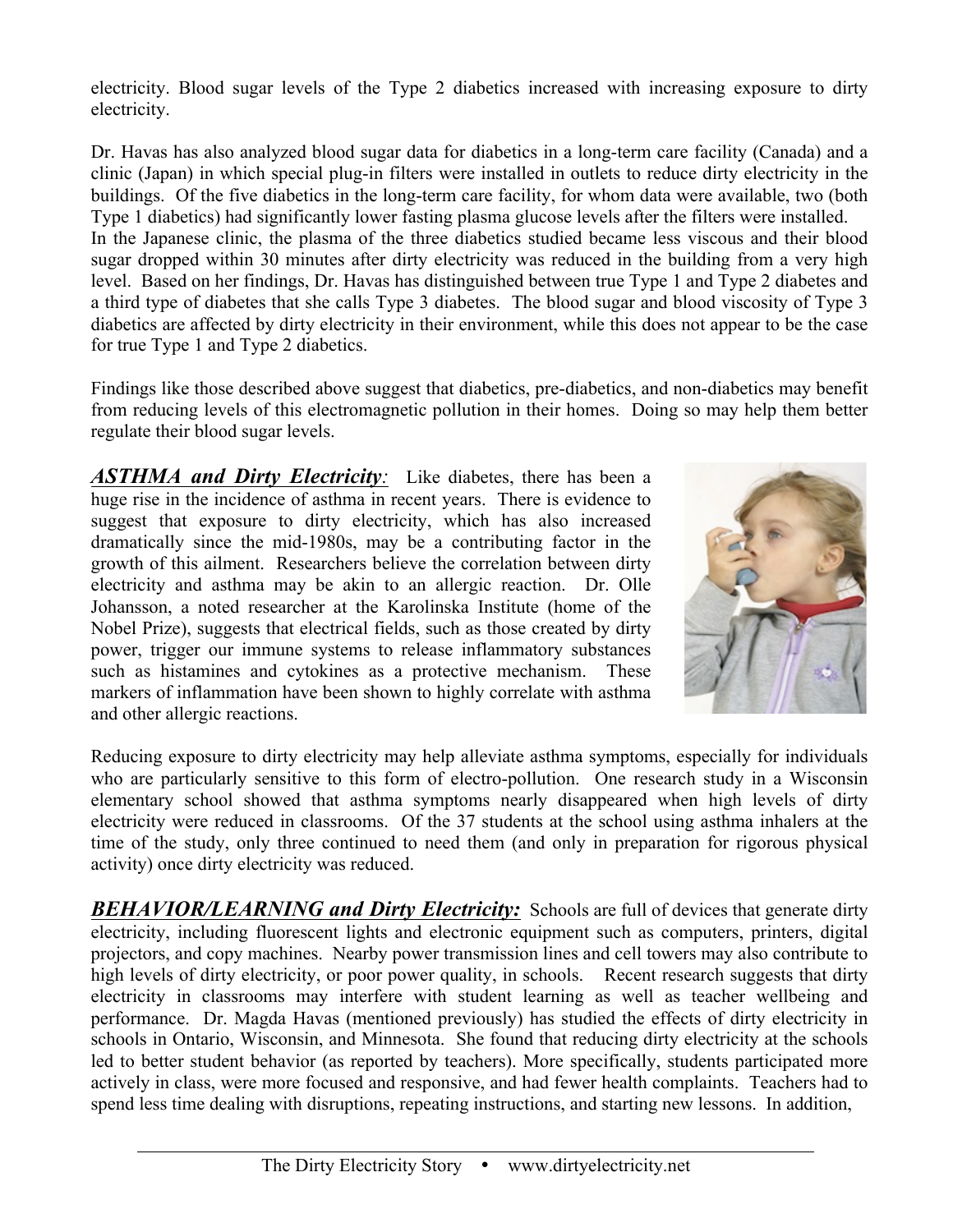many teachers reported feeling less frustrated, tired, and irritable. They were better able to focus and concentrate on their teaching and reported better mood (e.g., less anxiety and depression) and better health (e.g., less headaches, dizziness, body pain, fatigue/weakness, asthma symptoms, skin irritations).

Based on these findings, reducing dirty electricity in schools may create classroom environments that are more conducive to productive learning, especially for students and teachers who are particularly sensitive to this form of electromagnetic energy (e.g., those with ADD/ADHD).

## **How does exposure to dirty electricity contribute to health problems?**

Scientific research has shown that different types of electromagnetic fields (EMFs) can have a variety of specific biological, or physiological, effects on the body, including the examples listed below. (This list is not exhaustive.) As mentioned previously, dirty electricity is a form of electromagnetic energy. Understanding some of the biological effects that EMFs can have on the body may help shed light on how dirty electricity contributes to the development or worsening of certain health problems/conditions.

- EMFs can interfere with normal "electrical" communication between cells. This can disrupt cellular function in every part of the body and interfere with the body's natural processes, such as sleep, hormone production, neurological function, immune response, and the ability to heal.
- EMFs can reduce melatonin levels in the body. Melatonin is a neurohormone that is vital for healthy sleep. It is also a potent, natural antioxidant that protects cells from genetic damage that can lead to cancer as well as neurological, cardiac, and reproductive damage.
- EMFs may cause chronic inflammation in the body. Inflammation has been linked with cellular/tissue/organ damage, cancer, heart disease, autoimmune diseases. diabetes. neurological diseases, and Alzheimer's.
- EMFs can trigger the immune system to release inflammatory substances such as histamines and cytokines as a protective mechanism. These markers of inflammation have been shown to highly correlate with asthma and other allergic reactions.
- EMFs can over-stimulate the immune system, then suppress it and decrease T-lymphocyte production. T-lymphocytes orchestrate the immune system's response to infected or malignant cells.
- EMFs raise cortisol (stress hormone) in the body. This can lead to sleep disorders, depressed immunity, cardiovascular disease, autoimmune disorders, premature aging, neurological problems, and more.
- EMFs cause cell membranes to be locked in an inactive state (oxidative stress) that prevents toxins, or free radicals, from leaving cells. There is evidence that this inactive state can damage DNA and prevent the body from repairing it, which is a first step to cancer.
- EMFs cause calcium ion efflux. Calcium ion alteration of cells by electromagnetic radiation is linked to neurological degeneration, to cancer, to dangerous heart arrhythmias, and many other health effects.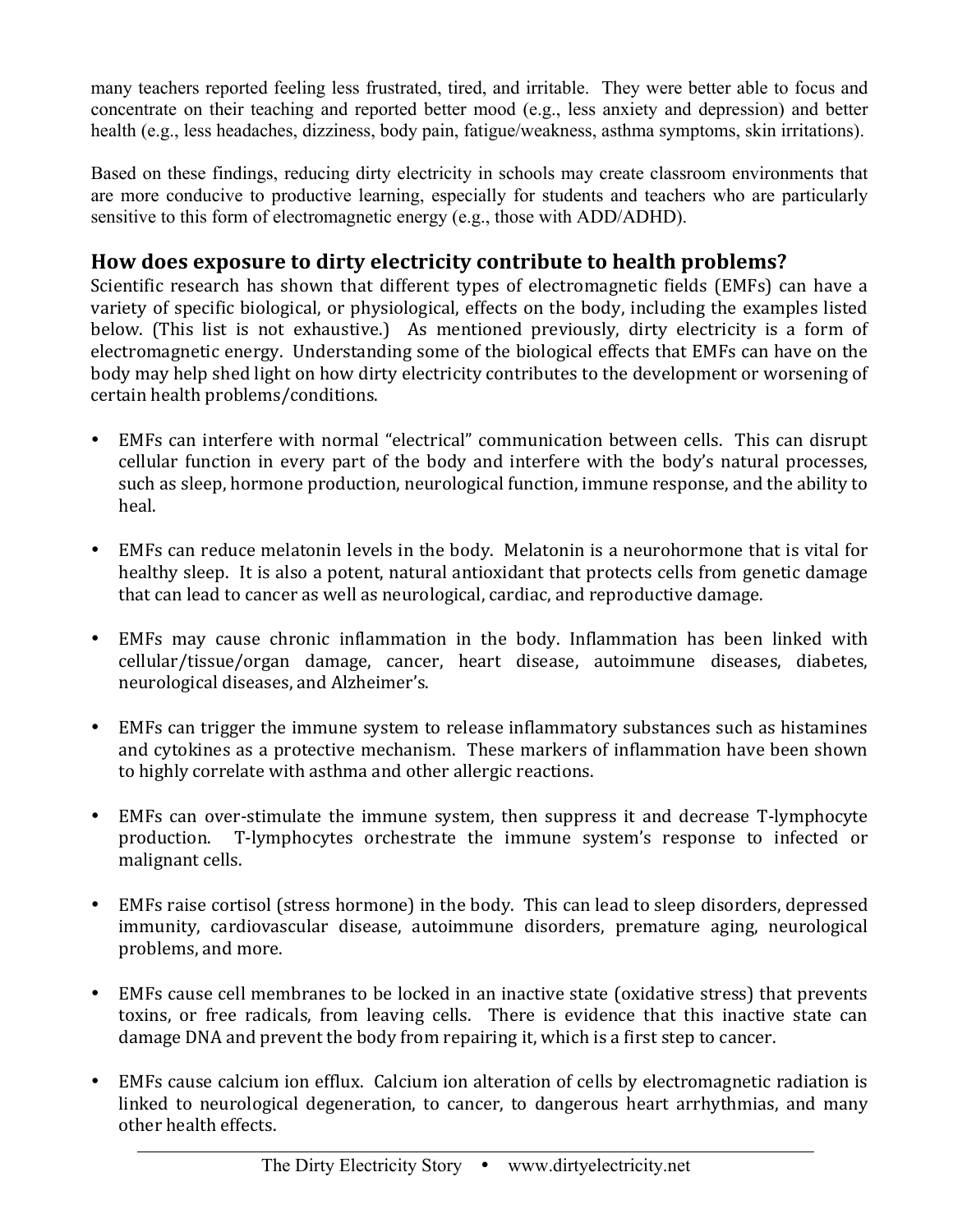• EMFs can elevate blood sugar levels and blood viscosity, which can be associated with symptoms such as headaches, chest pain, higher blood pressure, blurred vision, and fatigue among others.

# **Simple Steps for Reducing Dirty Electricity in Your Environment**

It is becoming increasingly clear that dirty electricity is detrimental to our health for a variety reasons. The good news... Research studies suggest that reducing dirty electricity in homes, schools, offices, and other public buildings may improve the health of individuals who suffer from some diseases/conditions (e.g., diabetes, MS, asthma) and may relieve symptoms commonly associated with high levels of dirty electricity exposure. For example, some individuals with MS have been shown to have better balance and fewer tremors after reducing dirty electricity in their environment. A number of diabetics require less medication when in electromagnetically clean settings. Teachers at schools that have significantly lowered dirty electricity in classrooms report improvements in their own health (e.g., less headaches, fatigue, body pain) and mood (e.g., less anxiety and depression), and say that students behave better too. Reducing dirty electricity may also help prevent individuals from developing some diseases (e.g., a variety of cancers).

Fortunately, there are steps individuals can take to reduce levels of dirty electricity in their homes and the other places they spend significant time. Some of the simplest steps are described below.

• Install dirty electricity filters throughout your home and, if possible, in other places where you spend significant amounts of time. These filters can be plugged into outlets and power strips and will reduce dirty electricity (high frequency transients) on your wiring and potentially harmful electrical pollution in your environment. More information about dirty electricity filters is available online at www.dirtyelectricity.net, Greenwave International (www.greenwavefilters.com.), and Stetzer Electric.



- Avoid installing compact fluorescent light bulbs, fluorescent tubes, and low-voltage halogen lights. LEDs (light emitting diodes) are a healthier, safer, and "greener" lighting solution. They do not emit toxic radiation and do not contain mercury.
- Clean up the power cords and transformers around your computer. Keep them as far away as possible from your feet and where you sit.
- Keep plug-in alarm clocks and other electronic devices in bedrooms at least five feet from the bed. Unplug wireless phones and routers while sleeping and consider a battery operated alarm clock.
- Move couches, beds, cribs, etc. away from walls where your electrical wiring is located or where there is an electrical panel or major appliance, such as a refrigerator, on the other side of the wall (or directly below).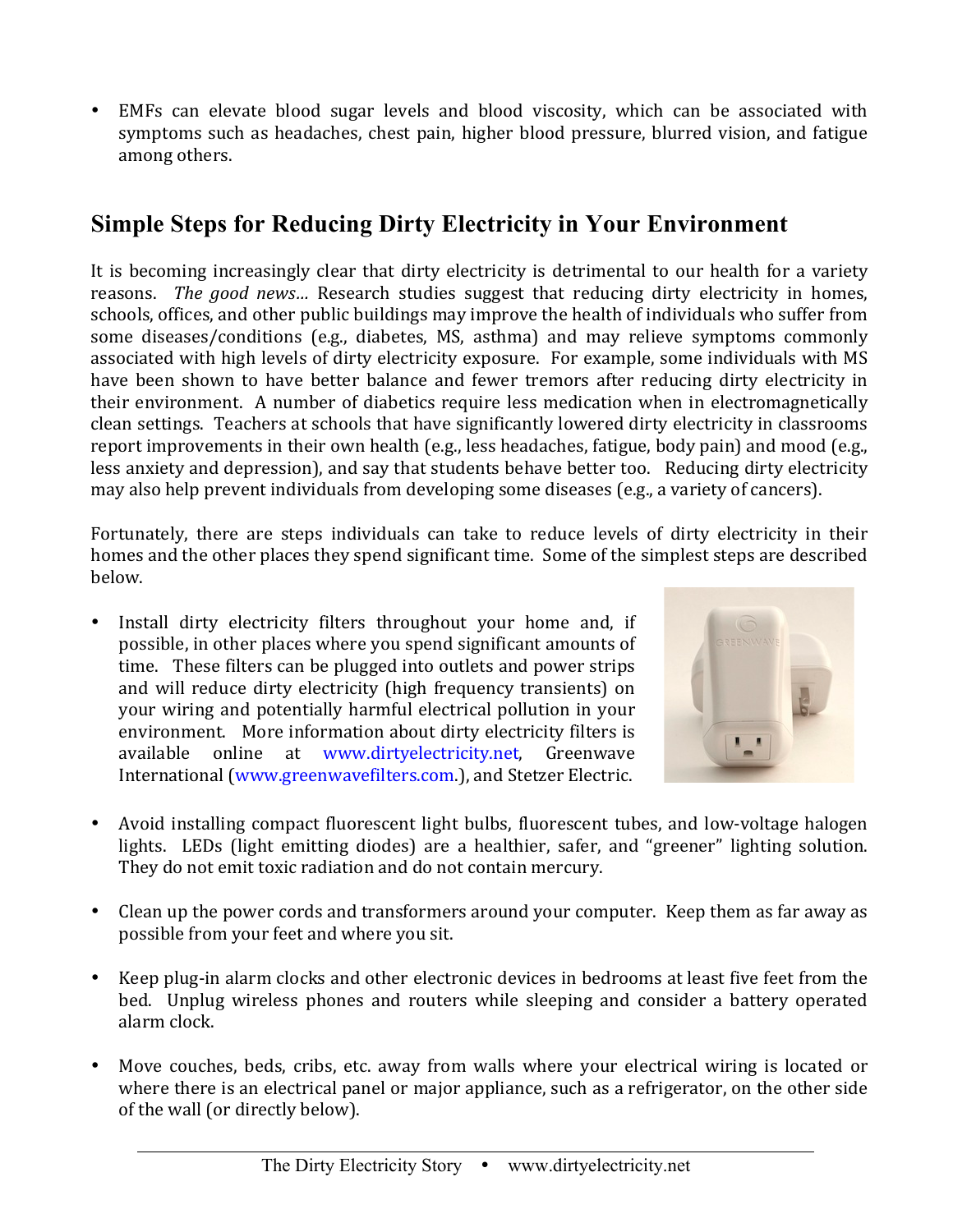- Turn off and unplug computers, printers, video games stations/consoles, and other electronics when not in use.
- Replace old TVs and computer monitors with LED/LCD models, which emit much less electromagnetic radiation.
- Avoid installing a wireless network in your home if possible. It is better to utilize wired options for accessing the Internet. At the very least, unplug your wireless network when you are not actively using it, especially when you are sleeping.
- Use corded phones rather than cordless models (e.g., DECT phones) and use the speakerphone whenever possible. If you can't live without your cordless phone, try to limit the time you spend on it and unplug the phone's base at night.
- Reduce cell phone usage. Focus on critical conversations only and use the speakerphone rather than holding the phone to vour head. Keep the phone off when vou are not activity using it, especially at night when you are sleeping. Don't sleep with your cell phone under your pillow and don't carry it in your pocket when it is turned on.
- Never use a laptop computer on your lap or near internal organs. Magnetic fields radiate from the bottom of these computers.
- Get rid of your microwave oven. If you can't live without it, stand at least 10 feet away from the oven when it is operating and unplug it when not in use.
- Unplug or disengage garage door openers. These devices create a standing EMF field, which radiates hundreds of feet.
- Replace light dimmer switches with regular switches.

## **Conclusion**

Dirty electricity is all around us -- in our homes, workplaces, schools, and other public buildings. This form of electromagnetic energy, which is emitted from electrical sources in our environment (e.g., electronics, appliances, lighting, wiring), may be jeopardizing our health. Scientists have identified connections between dirty electricity and a wide variety of physical, emotional, and cognitive problems, including:

- Asthma
- ADD/ADHD
- Cancer
- Diabetes
- Chronic Fatigue
- Headaches
- Sleep Disorders
- Mood Issues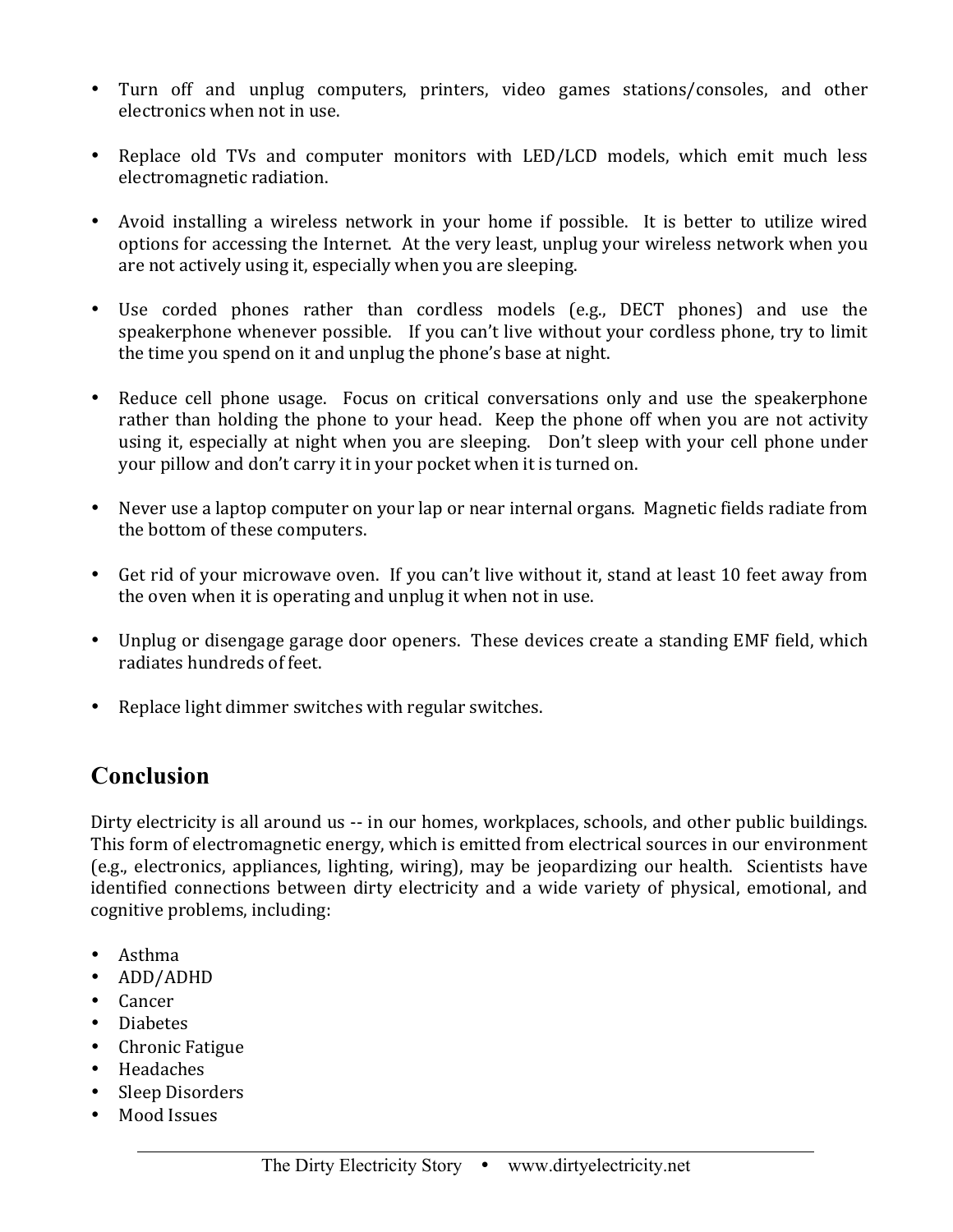Fortunately, there are simple, pro-active steps we can take to reduce dirty electricity in our environment, thereby limiting our exposure to this potentially harmful form of electrical energy. Less exposure may translate to better health and overall well-being! Along with a nutritious diet, regular physical activity, and other healthy habits, an effort to reduce dirty electricity in one's environment can become part of an overall plan for safeguarding and maximizing health.

# **References and Additional Resources on Dirty Electricity and other EMFs**

### **Books**

**Cross Currents: The Perils of Electropollution, The Promise of Electromedicine** *By Dr. Robert O. Becker* 

**Dirty Electricity: Electrification and the Diseases of Civilization** *By Dr. Samuel Milham* 

**Dirty Electricity and Electromagnetic Radiation: Understanding Electromagnetic Energy** *By Donna Fisher*

**Disconnect: The Truth about Cell Phone Radiation, What the Industry Is Doing to Hide It, and How to Protect Your Family** *By Devra Davis*

**The Body Electric: Electromagnetism and the Foundation of Life** *By Dr. Robert O. Becker and Gary Selden*

**The Invisible Disease: The Dangers of Environmental Illnesses Caused By Electromagnetic Fields and Chemical Emissions** *By Gunni Nordstrom*

**Zapped: Why Your Cell Phone Shouldn't Be Your Alarm Clock and 1268 Ways to Outsmart the Hazards of Electronic Pollution** *By Ann Louise Gittleman*

## **Articles**

Electronic copies of most of the following articles can be found on the Internet.

**How Dirty Electricity Causes Diseases** *Posted on the Internet by Dr. Mercola (August 31, 2010)*

**How Dirty Electricity Affects Your Health** *By: W. Gifford-Jones, M.D. (The Epoch Times, September 18, 2010)*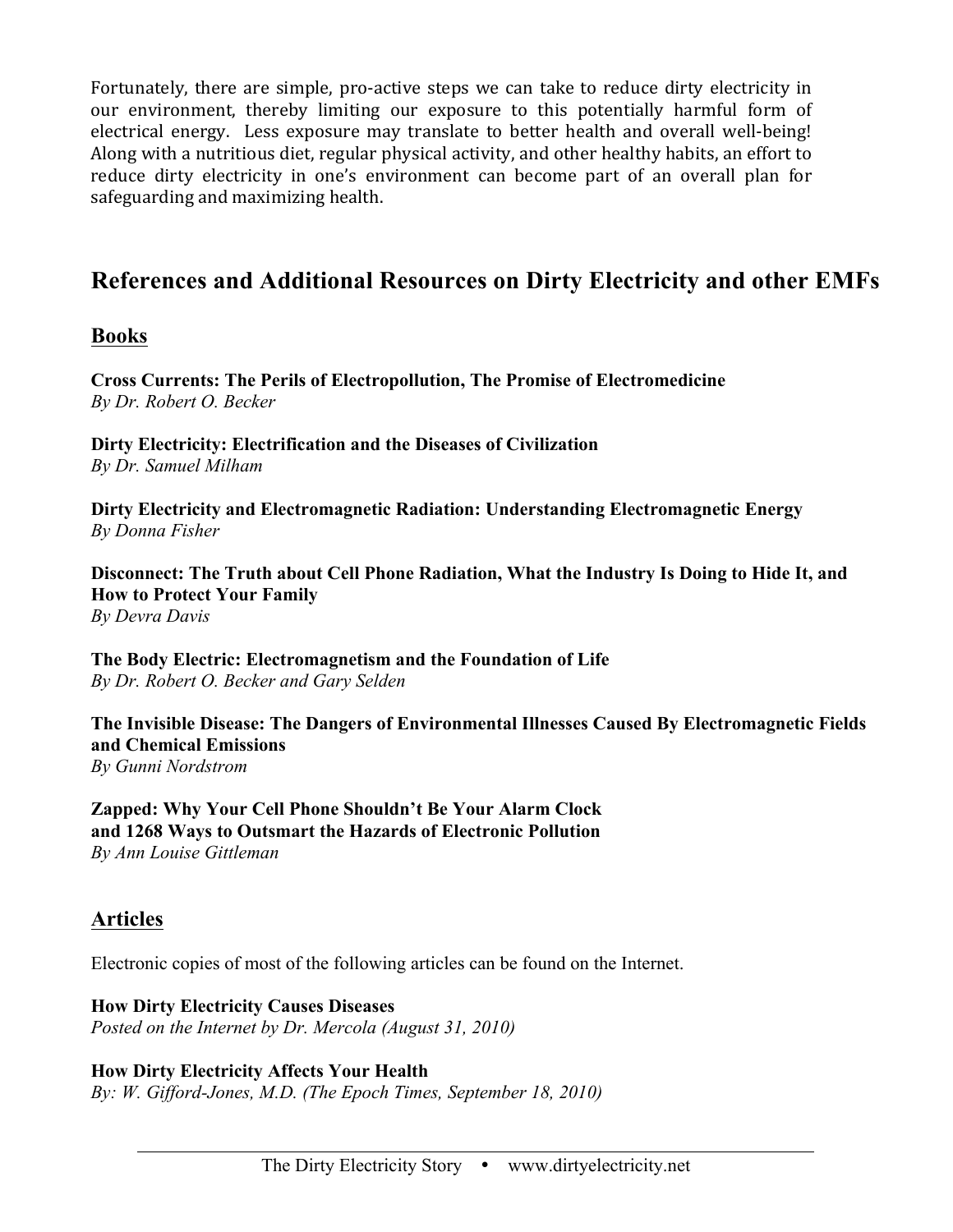#### **Dirty Electricity and the Link to Cancer**

*By Donna Fisher (Nexus Magazine, October-November 2009)*

#### **Does Power Corrupt?**

*By Martin Mittelstaedt (The Globe and Mail, Tuesday, March 28, 2006)*

#### **Electrical Pollution Takes Its Toll on School**

*By Ken Luchterhand*

#### **Research\$Papers**

*Electronic copies of most of the following research papers can be found on the Internet.* 

**A\$New\$Electromagnetic\$Exposure\$Metric:\$High\$Frequency Voltage\$Transients\$Associated\$ with Increased Cancer Incidence in Teachers in a California School** (Dr. Samuel Milham and Lloyd Morgan)

**Historical Evidence that Residential Electrification Caused the Emergence of the Childhood Leukemia Peak** (S. Milham, E. M. Ossiander)

Power Quality Affects Teacher Wellbeing and Student Behavior **in Three Minnesota Schools** (Dr. Magda Havas and Angela Olstad)

**Teacher and Student Response to the Removal of Dirty Electricity by the Graham/Stetzer Filter at Willow Wood School in Toronto, Canada**  (Dr. Magda Havas)

Electromagnetic Hypersensitivity: Biological Effects of Dirty Electricity with Emphasis on **Diabetes and Multiple Sclerosis** (Dr. Magda Havas)

**Dirty Electricity Elevates Blood Sugar Among Electrically Sensitive Diabetics and May Explain Brittle Diabetes** (Dr. Magda Havas)

**High Frequency Transients on Electrical Wiring: A Missing Link to Increasing Diabetes and Asthma?** (Presented by Lloyd Morgan)

#### **Blood Glucose Levels: A Study of Correlation Factors** (Lloyd Morgan)